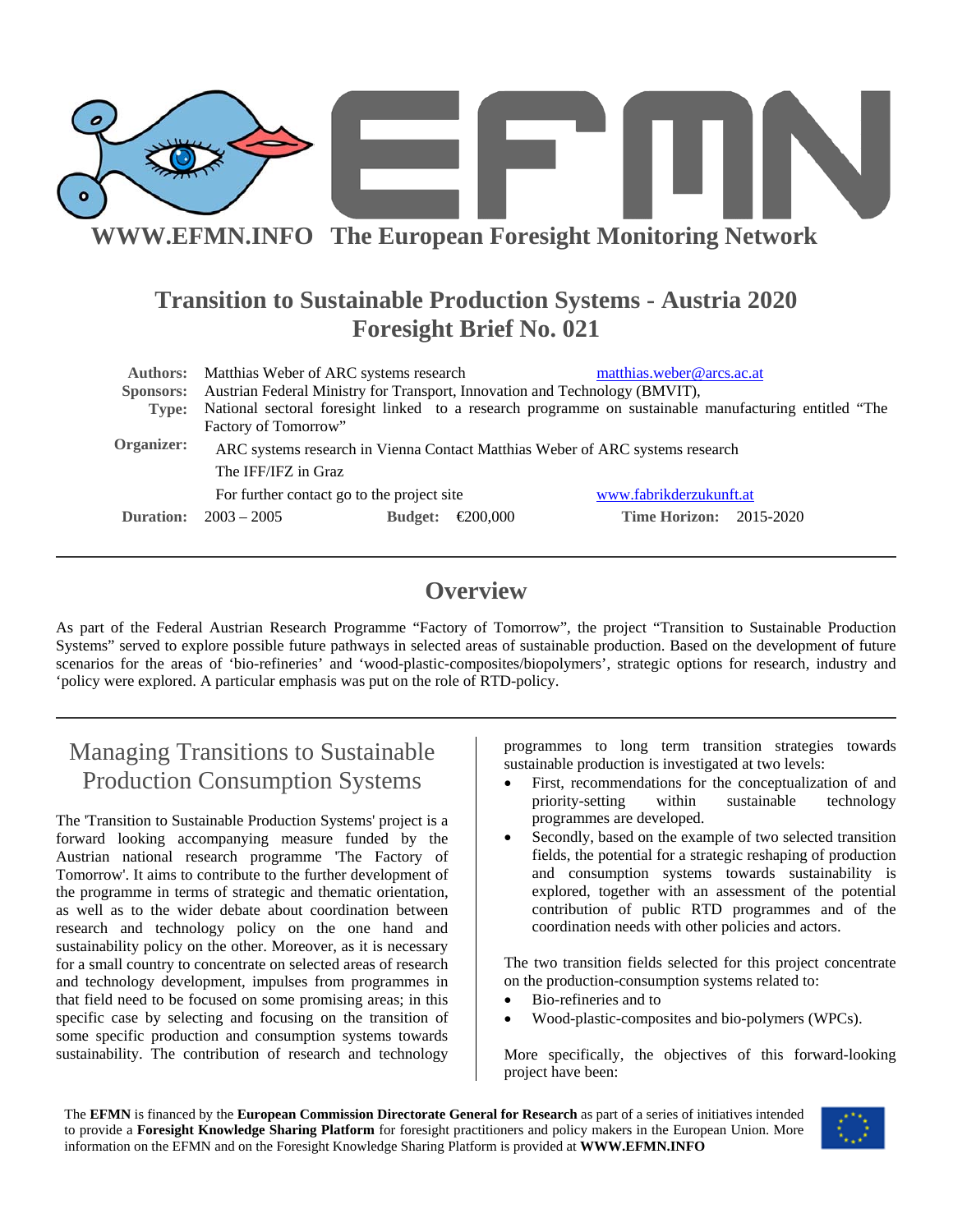- To develop socio-technical scenarios of transition processes towards sustainability-oriented production and consumption systems for two selected transition fields.
- To provide orientation for future research and technology policy measures as well as for other relevant policy fields by developing 'guiding visions' at the level of transition fields.
- To generalize the results with respect to research and technology policy strategies and programmes and transfer to other transition fields.
- To support learning and community building in the two transition fields under investigation.

#### **Transition Fields as Point of Departure for Change**

The strategic approach behind this foresight project is inspired by the concept of 'Transition Management'. Transition Management understands transformations towards sustainability as long-term systemic processes which cannot be governed in a centralistic or hierarchical way but whose success requires long-term coordinated and distributed learning processes at the levels of socio-technical niches, regimes and landscapes. Transitions presuppose system innovations which - beside technological innovations - include organizational, social and institutional changes to support the uptake and adjustment of sustainable technologies.

By focusing on specific transition fields – in this case on biorefineries and WPCs, a link can be established between concrete technology projects on the one hand and general sustainability goals and visions on the other.

In contrast to energy supply, water management or transport, heterogeneous areas like production require the investigation of transitions in comparatively narrow fields. In particular, by specifying general visions of sustainable production and by combining them with technological developments in the transition fields it is possible to identify concrete interdependencies between technological opportunities, user needs and institutional environments.

Scenarios at the level of the transitions fields have been developed in a participative process with participants in the programme 'The Factory of Tomorrow' and with other stakeholders such as firms, research institutes, policy-makers and associations, in order to create a common orientation towards future development of these fields. In a first exploratory workshop key influential factors have been identified and combined to storylines that gave subsequently rise to different framework scenarios. In the two following workshops these scenarios have been further elaborated and assessed with regard to their impacts on sustainability, in terms of promising R&D strategies, and in terms of needs or opportunities for robust and adaptive policy strategies.

# **Towards Sustainable Production Systems**

#### **Bio-refineries as a New Production Model**

Bio-refineries are integrated systems that combine physical, chemical and/or biotechnological processes and plants in which biogenic raw material of different origins is processed into a whole range of industrial intermediates and/or final products. It is the hope of advocates of the bio-refinery concept that these technologies and production concepts brought together under this notion will fundamentally transform the production process of many industrial goods, once they are adopted by industry.

With the concept of the bio-refinery it seems possible to substitute an increasing share of fossil – with its increasing scarcity and price volatility – with biogenic raw materials thus reduce CO2 emissions and other negative environmental effects of fossil fuel consumption. Moreover, it is argued that in addition to the energy and resource efficiencies they provide, bio-refineries will gain importance because they provide opportunities to produce completely new products with qualities desired by consumers that go beyond biodegradability but that cannot be provided on the basis of petroleum based products.

However, it is still far from clear which broader scenarios would be compatible with and conducive for an uptake of biorefineries, what the specific conditions for a successful diffusion would be, and whether they would indeed contribute to the transformation of the production system towards sustainability. In Austria, for instance, decentralized and small-scale 'green bio-refineries' have been considered to be a promising and sustainable concept.

#### **Scenarios for the First 'Transition Field' Bio-refineries**

Three scenarios about the future application of bio-refineries in Austria have been developed together with stakeholders interested in relevant fields of R&D or in the possible application of the bio-refinery concept:

The first scenario called '**Made in Styria**' features conditions for the close cooperation of regional actors (local industry, farmers etc.) who implement a decentralized form of biorefinery adapted to regional conditions, strongly supported by active and integrated policies in favor of sustainable agriculture and substitution of fossil resources.

The second scenario named '**Big players push for biorefineries'** suggests that trans-national companies could adopt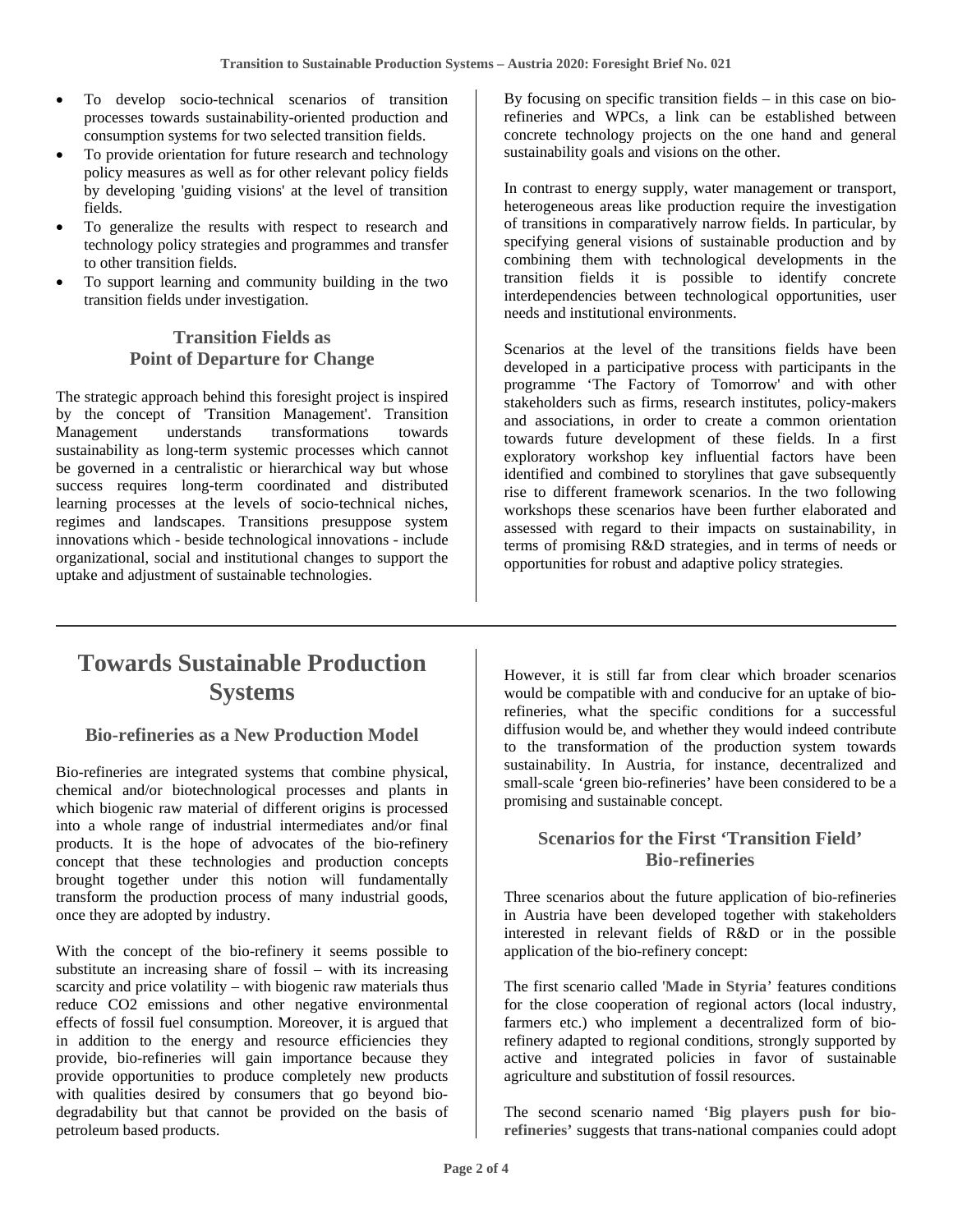the concept at a large scale: They could invest in own R&D efforts, realize big scale centralized plants and would probably buy standardized biomass at low prices from agriculture in the wider region as well as from the international market.

In the third scenario entitled '**Following on from bio-energy**', the production concept of the bio-refinery is realized as a consequence of developments in the energy system. Due to the widespread operation of bio-energy plants for biogas and biomass combustion as well as the existence of an extensive infrastructure for distribution, the separation of specific biomass fractions to be processed in bio-refineries as a chemical feedstock and use of the remaining biomaterial for energy generation can be achieved at very low additional cost.

These scenarios were assessed with regard to the opportunities and threats associated to them, especially with regard to the sustainability of these production systems. A special focus was put on barriers and systemic effects, prerequisites and critical framework conditions for the realization of the more sustainable versions of the most likely developments.

For instance, the future of bio-refineries depends heavily on adequate EU policies in the fields of agriculture and the use of resources, and on a supportive framework in industrial, structural, and regional development policies.

Detailed plans for required R&D activities were drawn up, including important features of instruments for strategy development, network building and R&D support by the participants of the workshops themselves.

### **Scenarios for the Second 'Transition Field' WPCs and Biopolymers**

 Wood plastic composites (WPCs) and bio-polymers became the subject of the second pilot transition field, because they are an example of a renewable resource and they involve growing R&D activities in Austria. The three scenarios developed for this cluster of technologies differ in terms of framework conditions and the degree of innovation that is achieved with WPCs and biopolymers:

The first scenario is called '**Substitution Pays off – WPCs**'. It is based on the observation that WPCs are already in use in some applications. In the context of this scenario the future potential of wood plastic composites (WPCs) could be exploited particularly due to rising prices of crude oil.

Increasingly, enterprises start to replace conventional plastics by WPCs. Where technical characteristics, weight and geometry are of importance, likewise, wood is substituted in some applications. However, R&D efforts predominantly concentrate on the development of WPCs to substitute plastic products. To some extent, also wood products are being replaced. The presence of R&D actors, producers, suppliers of equipment and customers in Austria, many of whom are networked through a competence centre, gives justified hope to maintain technological leadership.

The second scenario '**Substitution Pays off – biopolymers**' concentrates on the perspectives for biopolymers. It also assumes a high level of crude oil prices, but the success of the scenario depends on coordinated efforts of agriculture to provide the raw materials for biopolymers. In the medium term, a major potential for the use of bio polymers exists in biodegradable packaging. Assuming political support from agricultural policy and environmental policy, the Austrian industry can position itself in global niches. In the long term, however, also product properties gain importance, which cover long-lasting and technologically new products, since the market potential for purely biologically degradable biopolymers is limited.

The third scenario '**Lighthouse Products with Appeal**' emphasizes the 'trend-setting character' of new applications and products based on the new materials and the importance of demand orientation. Advanced applications of the 'new materials' are being developed, that are used in innovative products. The success of the scenario is based on making use of special properties of these materials, and on the buyers' emotional perception of well-designed and marketed products.

This special appeal requires major efforts in product development, marketing and image development in order to boost the demand for the new materials.

Similar to the case of bio-refineries an assessment of opportunities and risks was conducted for all three scenarios. The evaluation of the sustainable development in connection with the scenarios was accomplished in six categories:

- The Economy
- **Employment**
- The environment
- Regional development
- Knowledge and
- Networks.

Moreover, the feasibility of the scenarios was evaluated by experts and participants.

# **Improving the Design Process for a Transition to Sustainability**

Apart from the specific recommendations for the perspectives and the future shaping of the two transition fields, conclusions were drawn with respect to the design of research and technology programmes for sustainability, and in particular for